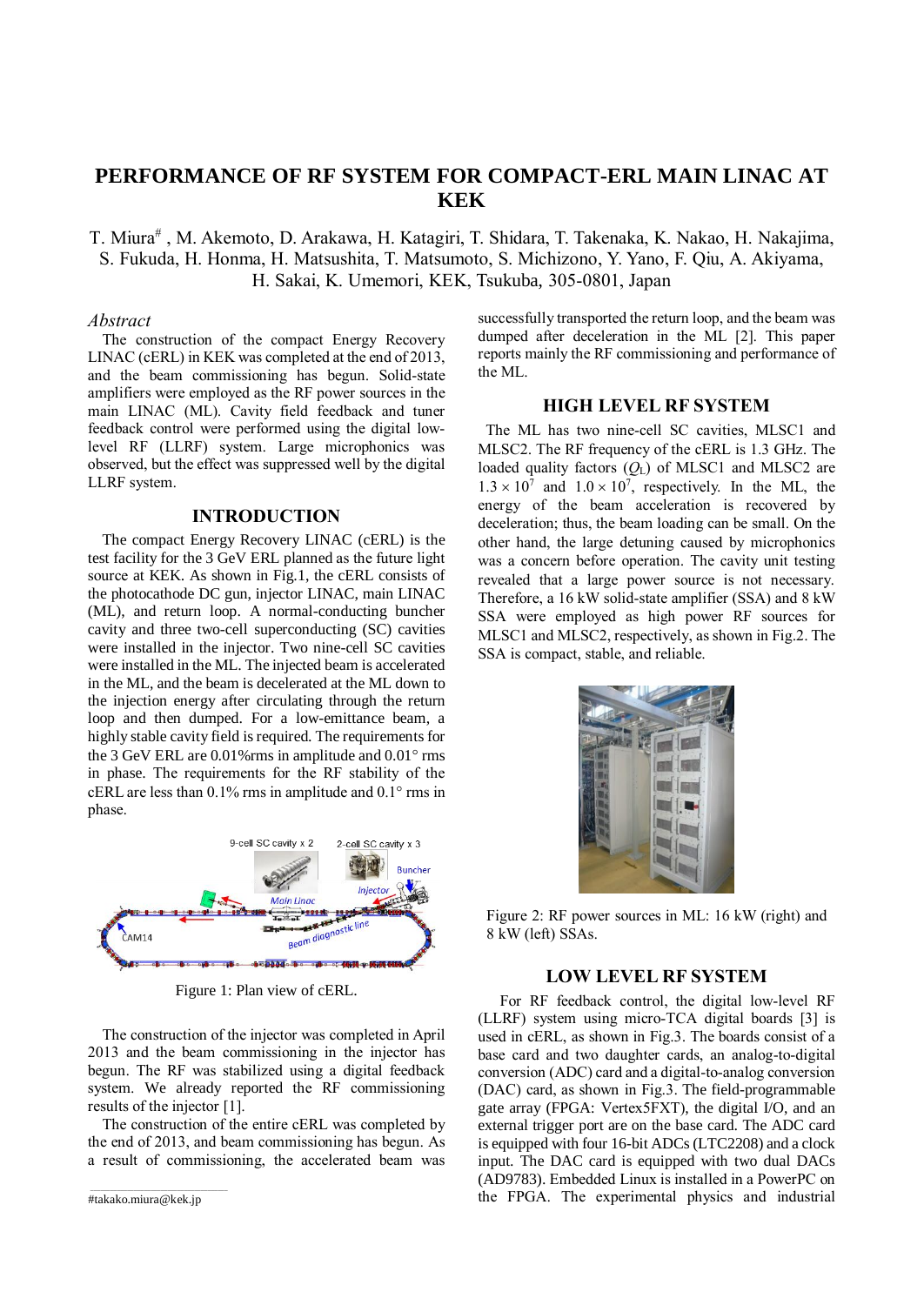control system (EPICS) is installed for communication control, and each board act as an EPICS IOC. Two boards are used for each cavity, one is for the RF field feedback control and the other is for tuner control.



Figure 3: MicroTCA digital feedback boards.

## *RF Field Feedback Control*

Figure 4 shows a schematic diagram of the digital feedback system. The master oscillator (MO) frequency of the cERL is the same as the RF frequency, 1.3 GHz. The local oscillator frequency is 1310.1565 MHz. The cavity pick-up signal of 1.3 GHz is down-converted to an intermediate frequency (IF) of 10.15625 MHz, which is 1/128 of the MO frequency. The sampling frequency of the ADC is 81.25 MHz, which is 1/16 of the MO frequency. The sampled data are separated into in-phase (I) and quadrature (Q) components. After the phase for the I/Q are corrected using a rotation matrix, the I/Q data pass through the infinite impulse response (IIR) low-pass filter [4], which is important because it rejects the excitation due to parasitic modes, such as an  $8/9\pi$  mode in the ninecell cavity. The feedback is performed by proportionalintegral control. The baseband I/Q signals from the DAC card are fed to the IQ modulator. Finally, the amplified 1.3 GHz RF is fed to the cavity. The parameters such as the feedback gain and filter were determined by parameter scanning [4].



Figure 4: Schematic diagram of digital feedback system.

#### *Tuner Feedback Control*

Each cavity has a mechanical tuner and a piezo tuner, which are used for coarse and fine tuning of the cavity resonant frequency, respectively [5]. The tuners are controlled using the same boards as for the RF field feedback. The stepping motor for mechanical tuner and piezo tuner are controlled by using the outputs of the digital I/O and the DAC output of the FPGA board, respectively.

A tuner control diagram is shown in Fig.5. The feedback logic in the FPGA is very similar to that of the RF field feedback. The phase is calibrated by setteing the phase difference ( $\Delta\theta$ ) between the cavity input RF ( $\theta$ <sub>f</sub>) and the cavity pickup signal  $(\theta_c)$  to zero at the resonant point. Figure 6 shows a result of a resonance search in MLSC1 by scanning the DAC-offset. After phase correction, each phase datum passes through the IIR filter as a first-order low-pass filter. The current set value of the cut-off frequency is about 10 Hz. Tuner feedback is performed to maintain  $\Delta\theta$  at zero. The amplitude thresholds were established to maintain the reliability of the phase measurement.

As shown in Fig.5, the feedback method of piezo and mechanical tuners differ. For the piezo tuner, feedback is the only integral control for  $\Delta\theta$ . The center voltage of piezo is 250V, and the piezo is driven between 0 V and 500 V by the amplified DAC output of the digital board. When interlock occurs, the frequency feedback is turned off, and the piezo value is maintained using the hold value as shown in Fig.5. Furthermore, to protect the piezo from rapid and large changes, IIR low-pass filter is installed in front of the DAC output. In contrast, for the mechanical tuner feedback, pulses in the clockwise (CW) or counterclockwise (CCW) directions are output in proportion to  $\Delta \theta$ . For SC cavities, the piezo tuner is sufficient for frequency feedback. On the other hand, frequency feedback of the normal-conducting buncher cavity is performed by only for the mechanical tuner.



Figure 5: Schematic diagram of tuner control.



Figure 6: Resonance search by scanning DAC-offset. Phase is calibrated by setting  $\Delta \theta = 0$  at the maximum point of  $V_c$ .